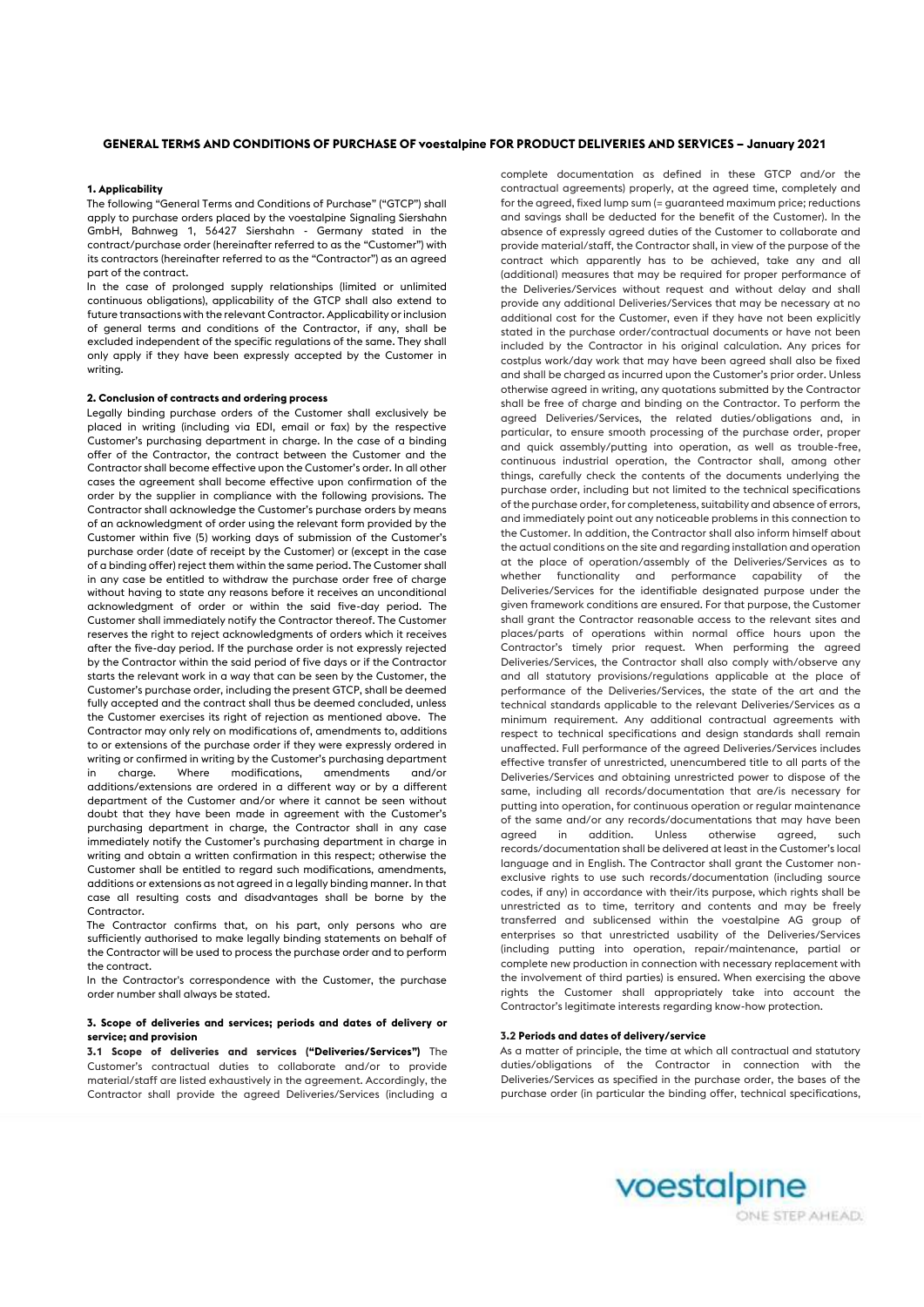etc.) and the present GTCP have been completely fulfilled shall be deemed the time of performance. All agreed periods/dates of delivery/service (including but not limited to production/manufacturing plans, dates as per the payment schedule, etc.) shall be binding and strictly observed by the Contractor. Unless otherwise agreed in writing, any delivery periods that may have been fixed in the purchase order shall commence on the date the purchase order is sent by the Customer. If no specific periods/dates of delivery/service are stated in the purchase order, the Contractor shall provide the Deliveries/Services immediately after conclusion of the contract and complete them without delay. If the Contractor notices that observance of the agreed periods/dates of delivery/service or other deadlines that may have been agreed might be jeopardised, he shall immediately notify the Customer thereof in writing and state the reasons and the expected duration of the delay/default. Concurrently he shall advise the Customer of necessary and suitable measures to prevent or reduce the imminent delays/defaults and implement the same.

If the Contractor is already late in fulfilment of his contractual obligations (in particular with respect to agreed periods/dates of delivery/service and other agreed deadlines that may have been agreed) or if occurrence of such default is already foreseeable due to the actual course of the project, the Customer shall, *inter alia*, be entitled to carry out a reasonable concurrent check of the Contractor's activities related to performance of the Deliveries/Services and to enter the relevant production sites and other premises of the Contractor for that purpose if and to the extent necessary and upon prior notice and to demand that the Contractor take necessary, appropriate measures to prevent/reduce any (further) defaults/delays in the performance of the agreed Deliveries/Services. Both the default as such and the failure to take the requested necessary and appropriate measures to reduce/prevent any (further) defaults/delays by the Contractor shall each constitute a material breach of contract due to which the Customer shall, *inter alia*, be entitled to rescind the contract in whole or in part at the Customer's option after fruitless expiration of a reasonable grace period (that has at least been actually granted). Alternatively, the Customer may take the measures required to perform the Deliveries/ Services at the Contractor's cost and risk.

## **3.3 Provision of Deliveries/Services**

The Contractor shall provide the Deliveries/Services with a special focus on the Customer's interests, in particular in connection with the technical requirements of production and the necessity of the Customer's undisturbed continuous industrial operations. In particular In planning and technical provision of his Deliveries/Services, the Contractor shall take the principles of efficiency, expediency and maintenancefriendliness adequately into account so that the Customer will be able to use the relevant Deliveries/Services as economically as possible and continuously and that the recurring expenditure for repair/maintenance/replacement will be within the contractually agreed scope and at least within the scope that can reasonably be expected according to the state of the art.

Subsequent modifications of or amendments to the agreed Deliveries/Services (e.g. modified technical designs, etc.) which

(i) are not attributable to the Customer's sphere of responsibility or (ii) have not been expressly ordered by the Customer in derogation from the original agreements shall in any case require express approval from the Customer and, unless agreed otherwise, shall not lead to any additional costs for the Customer, in particular with respect to continuous industrial operation and regular repair/maintenance and replacement. Any administrative or statutory changes which lead to a subsequent modification of or amendment to the Deliveries/Services shall be attributed to the Contractor's sphere of responsibility and any additional

costs caused by such changes may not be charged to the Customer. To the extent that plants or parts of plants must be closed down, even if only in part, to provide the Deliveries/Services, the Contractor shall inform the Customer thereof as early as possible (if possible, as early as at the time of conclusion of the contract). Plants or parts of plants may be closed down exclusively in agreement with the Customer and only to the extent absolutely required. Insofar as the Customer has to observe deadlines or is subject to a duty to collaborate under such agreements, the Customer shall observe or comply with the same properly and in due time. However, the Contractor may claim defaults/delays in the provision of his Deliveries/Services for which the Customer is demonstrably responsible only if he has asked the Customer to observe its deadlines/comply with its duties to collaborate in writing in due time and has granted the Customer a reasonable grace period to do so. In the case of defaults/delays for which the Customer is demonstrably responsible as defined above, the agreed periods/dates of delivery/service shall be extended/postponed for not more than the period of the defaults/delays for which the Customer is demonstrably responsible, with the Contractor at the same time being obliged to reasonably minimise the default. The Contractor shall claim exclusively direct additional costs that may arise as a result thereof without delay and not later than four (4) weeks after the defaults/delays on the part of the Customer have ceased to exist and provision of the Deliveries/Services has been dutifully resumed by the Contractor and shall present full and sufficient evidence of such costs to the Customer; otherwise the claim to reimbursement of the respective additional costs shall be forfeited.

### **3.4 Suspension and cancellation**

(i) Suspension: The Contractor agrees to suspend performance/provision of the Deliveries/Services temporarily (in whole or in part) for a total period of up to 12 months at the Customer's request, with the first six (6) months of suspension being free of charge and the Contractor not being entitled to assert any claims whatsoever vis-à-vis the Customer. For the period of suspension that is not free of charge, the Customer shall reimburse exclusively direct additional costs of the Contractor (but no lost profit or actual loss suffered in the form of lost earnings) exclusively caused by the suspension in connection with the final invoice for the transaction, provided that the Contractor has provided the Customer with sufficient evidence of such costs within four (4) weeks of termination of the suspension. The Contractor shall keep the costs resulting from the suspension as low as possible and continue provision of the Deliveries/Services immediately after termination of the suspension.

(ii) Cancellation: The Customer shall be entitled to cancel the purchase order/the agreed Deliveries/Services in whole or in part at any time and no reasons need to be stated. In the case of cancellation, the Customer shall pay the Contractor a reasonable portion of the agreed contract price for the Deliveries/Services already provided and delivered by the time cancellation was declared by the Customer (or for

Deliveries/Services ready for delivery simultaneously with delivery and transfer of unrestricted title). Any other claims of the Contractor shall be excluded.

#### **4. Packaging, shipping, and delivery**

Shipments shall be packed in accordance with the product properties, the specific forwarding and delivery terms for which the Contractor is responsible, and with the relevant specific requirements. Packaging shall be in line with the statutory regulations applicable in the EU and, in particular, in the country of delivery and shall be made in a form that is appropriate and, in particular, environment-friendly and can be removed easily. At the Customer's request, packaging materials shall be taken back/disposed of by the Contractor free of charge after delivery has been effected. Where packaging materials have to be disposed of by the

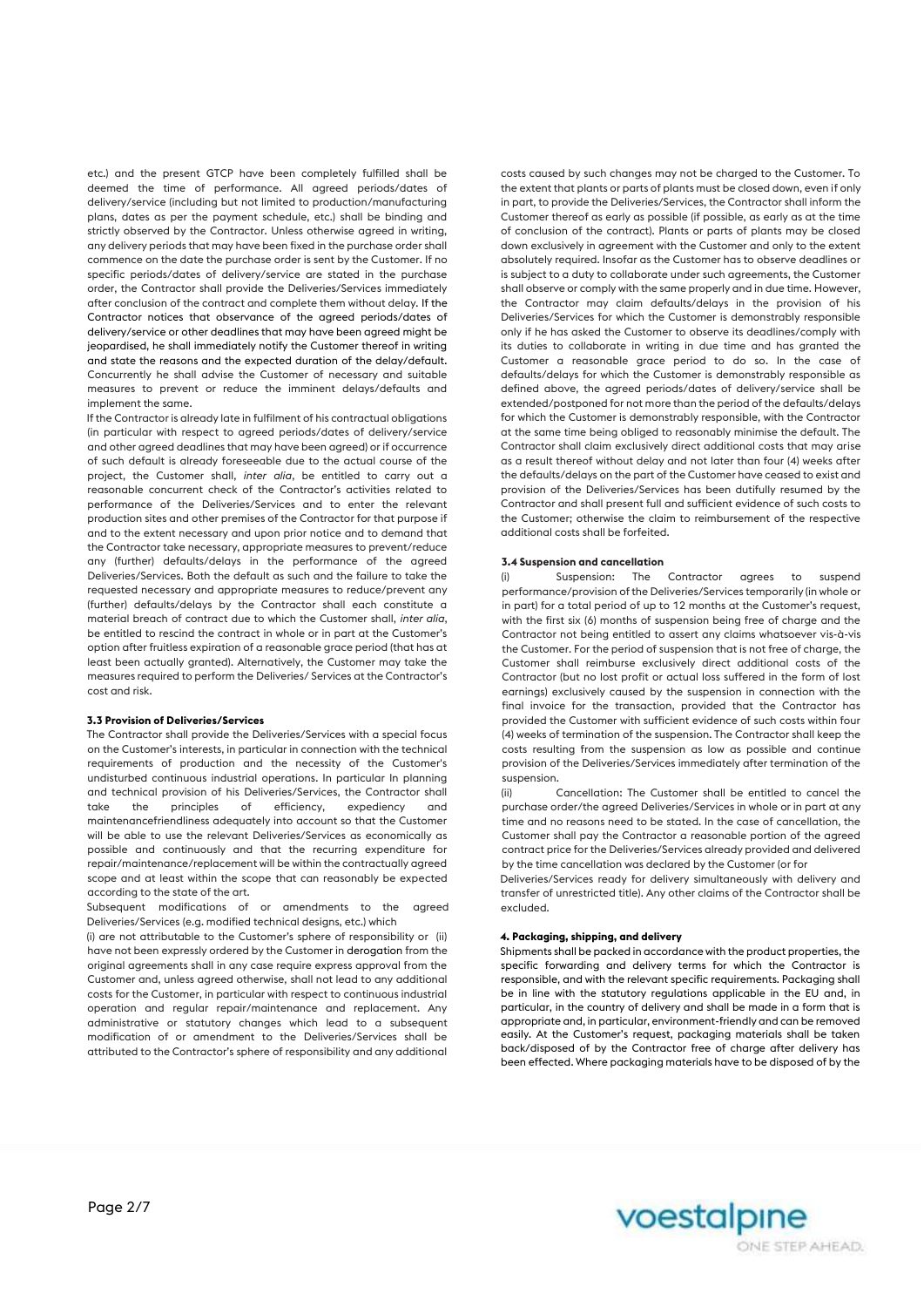Customer as special waste, the resulting costs shall be borne by the Contractor. In connection with environmental protection, the Contractor shall carefully and at his cost dispose of and/or take back any and all waste and special waste arising during or by delivery of the products in compliance with the applicable laws and regulations and according to best practice of the industry. The Contractor shall monitor compliance with the foregoing provision by means of a suitable management system. Unless otherwise provided in the purchase order, delivery shall be effected DDP according to the Incoterms® 2010 at the agreed lump-sum price (Clauses 3.1 and 6) and during normal business hours – unloaded at the stated place of destination or on the stated construction site on the Customer's premises. Unloading shall always be effected in coordination with the Customer and without unnecessary delay. Unless otherwise agreed in writing, all costs and risks related to transportation (including but not limited to transport insurance/statutory export control permits/customs clearance/oversize and dangerous goods transports/special transport measures, etc. shall be borne by the Contractor. Every shipment shall be accompanied by appropriate, customary shipping documents (including but not limited to a delivery note and a commercial invoice as defined in Clause 6) stating in particular the quantity delivered, the actual recipient of the shipment at the Customer and the purchase order number. If necessary in a specific case or requested by the Customer, the Contractor shall provide appropriate valid preference certificates and/or information concerning export control permit regulations (e.g. ECCN/AL number, etc.). Any additional special terms regarding packaging/shipping/documentation or delivery may be seen from the relevant purchase order, if necessary. Any and all damage/additional costs resulting from non-compliance with the stated or otherwise agreed packaging/shipping/documentation or delivery terms shall be reimbursed/borne by the Contractor.

## **5. Passing of risk and transfer of title**

The risk shall, in principle, pass according to the agreed Incoterms® 2010 clause. Unless otherwise agreed, title to the Deliveries/Services (in particular also with respect to documentation, including transfer of the relevant rights to use the same as defined in Clause 3) shall, in principle, pass simultaneously with the risk or, if payment by instalment has been agreed, with respect to the part of the Deliveries/Services concerned, in no case later than upon payment (including by setoff, where applicable) of the instalment agreed for that part and provided that the payment date is before the date the risk will pass according to the agreed Incoterms® 2010 clause.

Where the Deliveries/Services to be provided by the Contractor also include setting up, installation, assembly and/or putting into operation, title shall, unless otherwise agreed, in any case be transferred upon delivery of the relevant shipment (part) according to the agreed Incoterms® 2010 clause, whereas the risk shall pass not earlier than upon unconditional acceptance of all Deliveries/Services as agreed in the contract.

To the extent that the Customer has already made a down payment, the Customer shall acquire the right to have unrestricted title to parts or components of plants (including documentation already available) that have been provided already or are already available in the Contractor's sphere of control transferred to the extent of the equivalent of the down payment already made (vested right). Any additional security interests of the Customer shall remain unaffected hereby. To avoid that such title to/co-ownership shares and/or vested rights of the Customer will be attached or otherwise compromised by third parties and/or official measures, the Contractor shall take all legally permitted measures to prevent such a situation (labelling as the Customer's property, separate storage, etc.). If the Customer's rights should be attached or otherwise compromised nevertheless, the Contractor shall immediately notify the Customer of those circumstances in writing and hold harmless and indemnify the Customer. For the rest, The Contractor represents that his

Deliveries/Services are free of any reservations of title and/or restrictions on use whatsoever.

#### **6. Prices, terms of payment, invoicing, and setoff**

Unless otherwise agreed, all prices for Deliveries/Services shall be deemed fixed lump-sum prices (Clause 3.1), inclusive of all taxes, fees and charges, however, exclusive of value added tax (or similar excise taxes), DDP Incoterms® 2010 Customer's premises (see Clause 4), inclusive of all costs of packaging, shipping, transportation, customs clearance, documentation, licences, CE marking (where applicable), technical inspections, appropriate coating and corrosion protection, labelling/signage and assembly, putting into operation and acceptance. The agreed price basis and the terms and conditions for the

Deliveries/Services (e.g. project discount) agreed in this connection shall, at the Customer's request, also apply to follow-up orders/supplements/amendments to the purchase order and to orders for spare parts/wearing parts and change parts for the

Deliveries/Services. Unless expressly agreed otherwise, the Customer shall make payments upon complete and proper fulfilment of all contractual and statutory duties/obligations of the Contractor (see in particular Clause 3) within 45 days of receipt of a proper invoice less a 2% cash discount or within 90 days of invoicing with no cash discount. If late payment occurs due to the Customer's fault, late payment interest of 4% p.a. shall be deemed agreed. Invoices shall be presented to the Customer at least in duplicate plus a copy of the advance shipping notice and/or delivery note. Invoices of the Contractor must in any case meet all requirements of Section 11 of the Austrian Value Added Tax Act [*Umsatzsteuergesetz/UStG*] as amended and state a valid VAT number of the Customer. Electronic invoices must be in line with the relevant statutory regulations and shall, in addition, be subject to the Customer's prior consent. The Customer is entitled to reject invoices that do not meet the above requirements or electronic invoices that are submitted without the Customer's consent. The Customer is entitled to offset claims to which the Contractor is entitled vis-à-vis the Customer or any of its affiliates of the voestalpine AG group of enterprises against claims to which the Customer or any of its affiliates is entitled vis-à-vis the Contractor or any of his affiliates and which have been assigned to the Customer, even if they are not of the same kind and due. This shall apply independent of the legal basis of the relevant accounts payable/receivable. The Contractor shall not offset his own claims against counterclaims out of the same transaction or other transactions, unless such counterclaims have been ascertained by court in a non-appealable manner or expressly acknowledged by the Customer. The Contractor waives the right to avoid the contract on account of the principle of *laesio enormis* according to Section 934 Austrian Civil Code or mistake, including but not limited to mistake in calculation.

### **7. Collateral and insurance**

If the Contractor and the Customer have agreed on a retention/security deposit, the following provisions shall apply unless otherwise agreed: The agreed retention/security deposit shall be deducted from the final invoice total and shall serve the Customer as cover for any claims for damages of all kinds, any and all claims based on nonperformance/malperformance, guarantee and/or (modified) warranty, and as cover for claims under the law of unjust enrichment, if any. This shall also apply to claims of the Customer that have arisen by way of assignment. The retention/security deposit amount will be retained for the duration of the agreed or subsequently extended warranty or guarantee period (and at least for a period of two (2) years from unconditional taking of delivery or unconditional acceptance) plus 45 calendar days, bear no interest and may be replaced by the Contractor by a free, irrevocable and abstract bank guarantee issued by a first-class bank or insurance company whose registered office is in the European Union, Switzerland, Iceland or Norway that is acceptable to the Customer. Bank guarantees shall be issued in the form of the Customer's

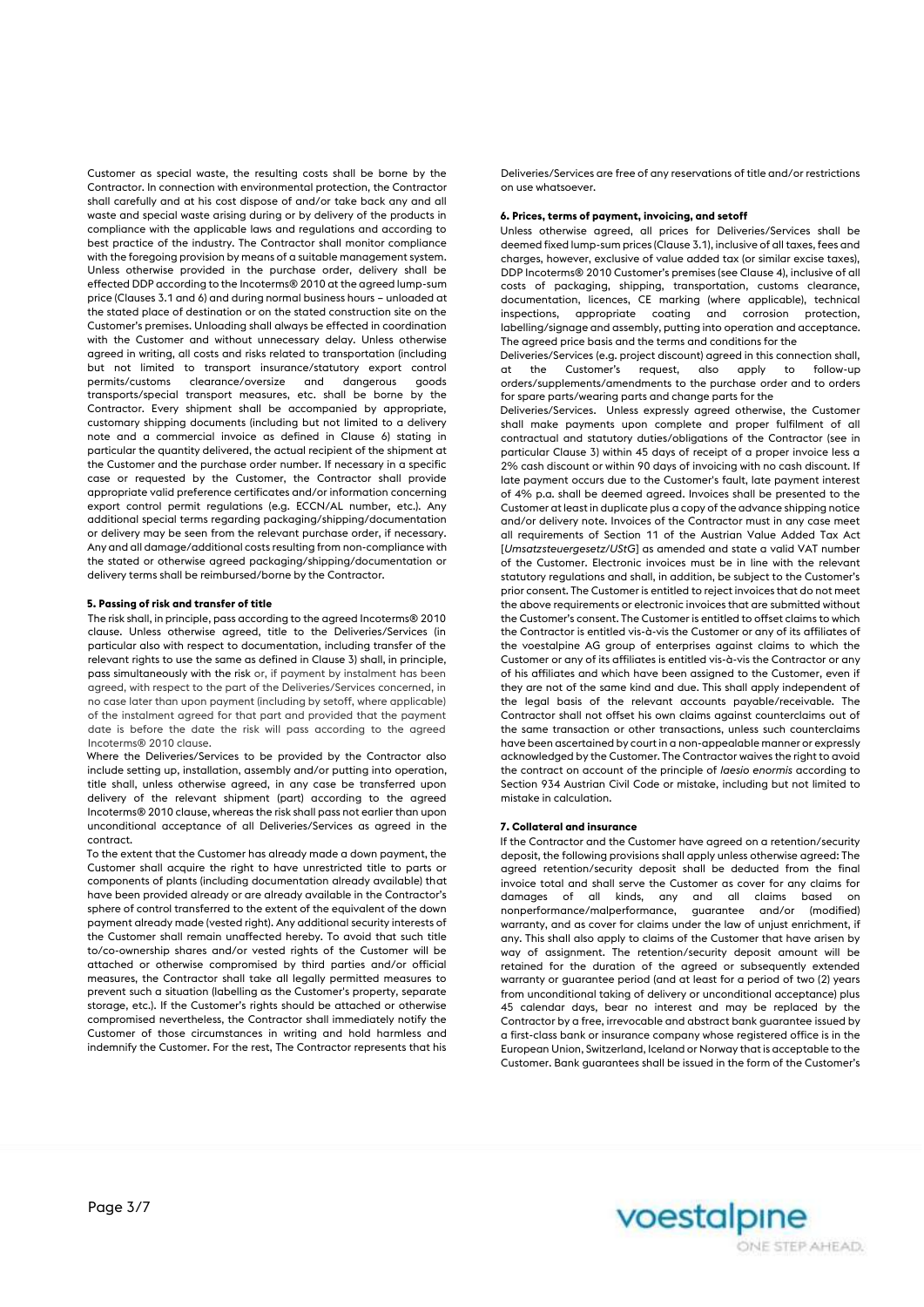templates. The Contractor shall take out appropriate insurance as necessary for the relevant transaction and maintain the same until the end of the warranty or guarantee period and provide the Customer with adequate confirmations by the insurance company (in particular with respect to coverage/the sum insured and exclusions from coverage) upon the Customer's request before commencement of performance of the contract; otherwise the Contractor shall be in culpable delay and the Customer shall, at its option and independent of any other claims and rights vis-à-vis the Contractor, be entitled to prohibit the Contractor from providing the Deliveries/Services until he presents an acceptable confirmation by the insurance company at the Contractor's cost and risk, or may take out appropriate insurance at the Contractor's cost or rescind the contract. In those cases the Contractor shall fully indemnify and hold harmless the Customer. Existing insurance contracts shall, however, in no case limit any liabilities/other obligations of the Contractor.

### **8. Defaults in performance – delay in delivery, warranty 8.1 Delay in delivery**

If the Contractor is late in performing his contractual obligations (in particular with respect to agreed periods/dates of delivery/service or other agreed deadlines) (non-performance/malperformance), the Customer shall, at its option, be entitled to rescind the contract in whole or in part, to claim damages for the damage/additional costs caused thereby and to bring about substitute performance at the Contractor's cost and risk through third parties or himself after having granted a short but reasonable grace period (with merely actually granting of the grace period by the Customer being sufficient), irrespective of any and all other rights and claims to which the Customer may be entitled. In this respect the Contractor shall provide any materials, information, parts of documentation (including but not limited to workshop drawings, calculations), licences, etc. that are absolutely necessary for substitute/self-performance and to achieve the purpose of the contract free of charge.

## **8.2 Contractually modified warranty**

The Contractor warrants that the Deliveries/Services will be provided as agreed in the contract and will be free from defects in quality and/or title of any kind both at the time of delivery and throughout the warranty period and will have the usually expected and, in particular, the specifically agreed properties. Moreover, the Contractor expressly warrants that his Deliveries/Services will meet all requirements as agreed in Clause 3 of these GTCP throughout the warranty period. In addition, for the above purposes the Contractor warrants accuracy and completeness of his engineering, consultancy and documentation work and, in the case of dispatched personnel accuracy and completeness of oral and/or written instructions and shall, therefore, be liable for actions of the Customer and/or third parties taken on the basis of such instructions. If the place of designated use/provision of the Deliveries/Services should be outside Austria, the Deliveries/Services shall, in addition to the requirements stated in this Clause and in Clause 3, also fulfil the standards and regulations applicable at the place of execution of the purchase order/designated use. Normal wear and tear and damage caused by improper/incorrect use of the Deliveries/Services by the Customer shall expressly be excluded from warranty. The burden to prove non-existence of a defect as defined in these GTCP that occurs/arises during the warranty period shall be borne by the Contractor. The Customer shall have no duty to inspect/object to the Deliveries/Services at the time of delivery/acceptance of the Deliveries/Services of the Contractor for the purposes of the regulations of Sections 377 and 378 of the Austrian Business Code [*Unternehmensgesetzbuch (UGB)*]. Accordingly, the provisions of Sections 377 and 378 *UGB* shall not apply and the Contractor shall waive the plea of late notice of defects.

With respect to assertion of warranty claims in court that have arisen during the warranty period, a statutory period of limitation of 24 months

from the time the claims arose shall apply. The Contractor shall remedy defects arising during the warranty period free of charge within a short but reasonable period of time at the Customer's choice, either by improvement, replacement, or subsequent delivery. When remedying defects, the Contractor shall safeguard the legitimate interests of the Customer, in particular in connection with the requirements of production and the necessity of undisturbed continuous industrial operation. Irrespective of the fact that improvement/replacement shall principally have priority, there shall also be the possibilities/remedies of price reduction and cancellation at the Customer's equitable discretion. In the case of minor defects (cost of repair less than EUR 10,000 per case) or in the case of defects that must be repaired immediately (imminent danger), the Customer shall be entitled to remedy/repair the defects itself or have the defects remedied/repaired by third parties at the Contractor's cost and risk and the warranty claims shall remain unaffected thereby, provided that the defects have in principle been repaired professionally. In the case of such work for remedying defects the Customer shall ensure that the costs incurred in connection with the same are reasonable and can be evidenced.

For the above purposes the warranty period shall be 24 months for movable items from the time of complete fulfilment of all contractual and statutory duties/obligations of the Contractor and unconditional taking delivery of or, if agreed in the contract, unconditional acceptance of the Deliveries/Services by the Customer, and 36 months after the aforementioned dates for immovable items. Where special acceptance of Deliveries/Services has been agreed, the Customer shall not unreasonably/inequitably refuse or delay the same. For latent defects and defects in title the warranty period shall start to run not earlier than from the time they are noticed. In the case of improvement/replacement/repair or subsequent delivery, the warranty period for the Deliveries/Services concerned shall start to run anew after successful completion of improvement. Furthermore, the warranty period for the entire Deliveries/Services shall start to run anew if the defect considerably reduces or prevents the functionality or use of the Delivery/Services.

The warranty period defined above shall in any case end 48 months after original commencement of the warranty period for Deliveries/Services. The warranty periods, including the 48-month period described above, shall be interrupted by downtimes/times during which the entire Delivery and/or Service cannot be used that have been caused by the Contractor and/or are due to the defect. This shall in particular apply to times during which defects are remedied.

Any other rights to which the Customer may be entitled due to defectiveness of Deliveries/Services shall remain unaffected hereby.

The Contractor shall procure unrestricted and unencumbered title and/or rights of use for the Customer. There shall be no restrictions of whatsoever kind, such as, e.g. entitlements or rights of third parties (such as, in particular, trademark rights or registered design rights, patents or territorial protection) and no rights of third parties shall be infringed, neither through the Deliveries/Services nor through the operation and/or use of the delivery items. In the case of a violation of this obligation the Customer shall fully indemnify and hold harmless the Customer from and against all claims and costs (e.g. third-party claims).

### **9. Damages and product liability**

The Contractor shall be liable according to statutory provisions (including product liability provisions) for damage caused by him (or persons attributable to him). The Contractor shall be liable both for his subcontractors and his suppliers as for himself, independent of their influence on the provision of Deliveries/Services; no limitations of liability are agreed. To the extent that the Customer is held liable by third parties under national/international product liability laws on the ground of faulty deliveries of the Contractor, the Contractor shall indemnify and hold harmless the Customer from and against such claims. This shall, in

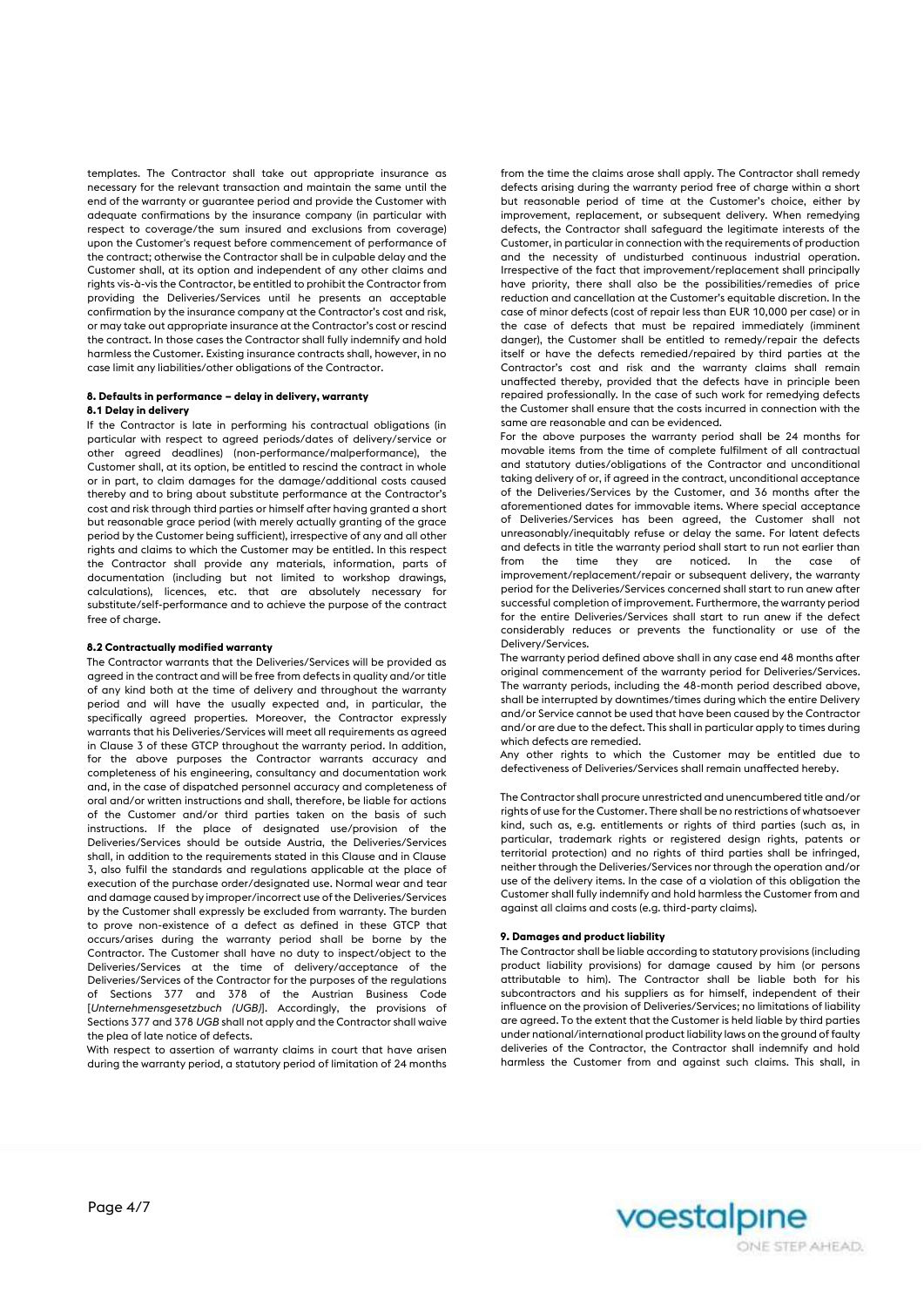principle, also apply if and when the Customer is held liable by third parties on the ground of culpable actions and/or omissions by the Contractor or persons attributable to him.

**10. Compliance; Code of Conduct; Foreign trade law** The principles and guidelines for sustainable, ethical/moral and legally unobjectionable business conduct defined in the "Code of Conduct of voestalpine AG" and the related "Code of Conduct for voestalpine Business Partners" as amended from time to time may be retrieved from the internet address <http://www.voestalpine.com/group/en/group/compliance> and shall expressly be acknowledged and accepted by the Contractor. The Contractor shall ensure in an appropriate manner that compliance with those principles and guidelines will be warranted by his agents and/or major subcontractors. The Customer reserves the right to check compliance with the Codes of Conduct upon prior notice, including on the Contractor's premises, to a reasonable extent and safeguarding the Contractor's legitimate interests.

The Contractor shall provide all Deliveries/Services in compliance with the requirements of national and international import, export, customs and foreign trade law applicable from time to time (hereinafter jointly referred to as "Foreign Trade Law). This shall accordingly apply to purchasing and use of goods, products or services (including purchasing and use of software and technical support) by the Contractor for the production or other preparation of Deliveries/Services or actual provision of the same to the Customer (hereinafter referred to as "Primary Material"). Prior to the provision of Deliveries/Services the Contractor shall inform the Customer in writing without request in the case that the Deliveries/Services, the Primary Material, its components or constituents (in whole or in part) originate from countries which are on a relevant sanctions list or are the subject of other restrictive measures according to the applicable Foreign Trade Law (hereinafter jointly referred to as "Restrictions"), including with regard to intended future use by the Customer or the place of use, to the extent that the Contractor is aware of the same. In such a case the Customer shall be entitled to ask the Contractor for Deliveries/Services that are subject to no Restrictions at the Contractor's cost. In particular the Contractor may only use natural or legal persons (including sub-contractors) for the provision of Deliveries/Services who are not listed in relevant national or international sanctions lists or may not be used for provision of Deliveries/Services to the Customer due to the Foreign Trade Law that is applicable.

The Contractor recognises the necessity of providing the Customer with all information and data in writing which the Customer requires for compliance with the applicable Foreign Trade Law for the Customer's handling and use and in the case of onward sale, export or transfer of Deliveries/Services prior to provision of Deliveries/Services, and in the case of a permanent business relationship regularly and immediately; this includes inter alia: information on restrictions; Export Control Classification Number according to the U.S. Commercial Control List (ECCN); export list numbers; customs tariff number and HS (Harmonised System) codes; country of origin (non-preferential origin); declarations of supplier(s) with regard to the preferential origin (in the case of European contractors) or certificates regarding preferences (in the case of nonEuropean contractors); as well as any and all data and information which the Customer requests from time to time. The Contractor shall immediately notify the Customer in writing if and when he becomes aware of any violations (his own or those of the parties instructed by him) of the provisions of this Clause or the applicable Foreign Trade Law.

### **11. Quality and environmental management; REACH and RoHS**;

1. The supplier complies with the requirements of Chemicals Regulation EC No. 1907/2006 (REACH Regulation), as amended. In particular, it ensures that the substances have been registered.

We have no obligation to obtain an authorisation under the REACH regulation for a product supplied by the supplier.

2. The supplier shall immediately inform us in writing if the contractual products contain substances contained in the SVHC Candidate List, as set out in Annex XIV or in Annex XVII of the REACH Regulation (as amended).

The supplier informs us of any liability in connection with the violation of the REACH regulation or compensates us for any damage resulting from or related to us from the failure to comply with the regulation by the supplier.

3. The supplier shall ensure that the goods to be supplied by it fully comply with the requirements of Directive 2011/65/EU ('RoHS'), as amended.

The Contractor shall apply the quality principles and environmental management principles of the relevant standards, ISO 9001, and/or ISO 14001 or EMAS in providing his Deliveries/Services. The Contractor shall ensure in an appropriate manner that the said obligations will also be complied with at the level of his agents/subcontractors. The relevant regulations of the Customer's QSE policy applicable at the time of conclusion of the contract and the regulations on **REACH/RoHS 2/ Conflict Minerals** to be observed by the Contractor may be retrieved from.

**12. Confidentiality, marketing, and data protection** The Contractor is informed about the fact that the voestalpine group entity with whom he maintains a business relationship will process personal data required for the purposes of soliciting and handling contractual relationships and maintaining business relationships and transmit the same to all group entities of voestalpine AG in the world<br>(overview of all

(overview of all voestalpine entities: [http://www.voestalpine.com/group/en/group/locations\) o](http://www.voestalpine.com/group/en/group/locations)r third parties involved in performance of the contract to the extent necessary to achieve the said objectives. Recipients of such data may also be located in countries with a lower level of data protection.

**The Contractor agrees that the transmitted personal data concerning himself or the person/entity represented by him will be processed by the group entity of voestalpine with whom he maintains a business relationship for marketing purposes and transmitted to all group entities of voestalpine AG in the world (overview of all voestalpine entities: [http://www.voestalpine.com/group/en/group/locations\).](http://www.voestalpine.com/group/en/group/locations) Recipients of such data may also be located in countries with a lower level of data protection. This consent may be revoked at any time, in particular by a written request to the voestalpine group entity with whom he maintains a business relationship.** 

The Contractor undertakes to treat as confidential all voestalpine data of which he obtains knowledge due to the business relationship with voestalpine group entities. voestalpine data means all information attributable to a group entity of voestalpine or any of its staff, independent of whether such data is protected by the laws applicable to the Contractor.

The Contractor shall be prohibited from handling voestalpine data that is not absolutely necessary to fulfil statutory or contractual obligations. This shall apply in particular to transmission of voestalpine data to third parties or use of the same for marketing purposes.

To the extent that transmission of voestalpine data is absolutely necessary for performance of the contract, the Contractor may transmit voestalpine data only to third parties he has bound by contract to comply with the duties to which he is subject according to the General Terms and Conditions of Purchase. The Contractor shall be liable vis-à-vis the group

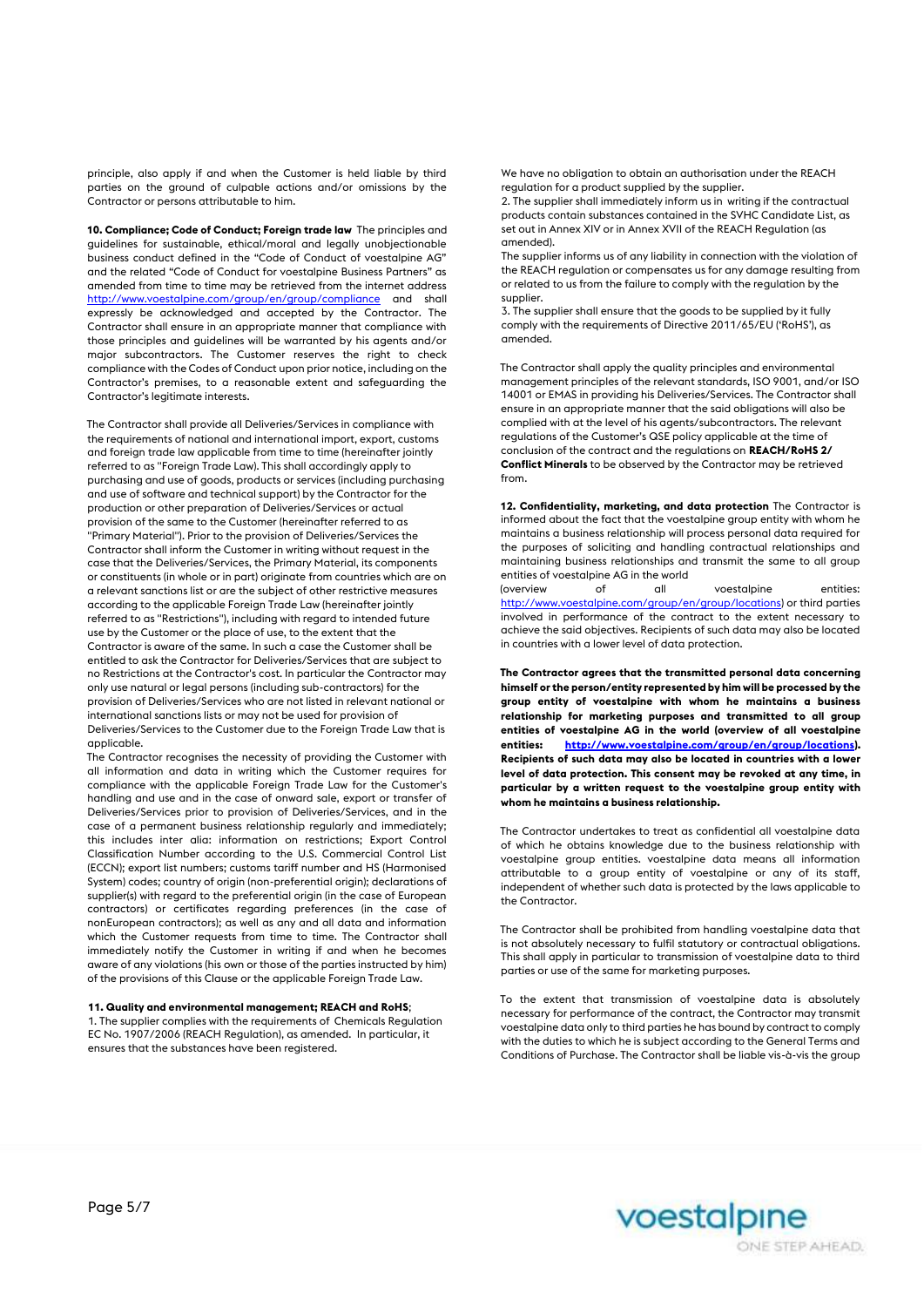entity with whom he maintains a business relationship for compliance with the duties under the General Terms and Conditions of Purchase by the recipient of the transmission.

### **13. EC Declaration of conformity; Declaration of incorporation Product safety; Putting into the stream of commerce; CE marking**

The Contractor represents that all of his Deliveries and Services will comply with all applicable EU(EC) Directives, harmonised standards and Austrian law in a way that can be proved and checked at any time; this shall also apply to Deliveries/Services that are imported from nonEuropean countries.

The Contractor shall prepare the entire technical documentation as required by the EU(EC) Directives applicable to the relevant Delivery/Service and the Austrian provisions implementing those Directives, such as hazard analyses, risk assessments, operating instructions, validation documents, declarations of manufacturers/ incorporation/conformity, etc. and shall delivery those documents to the Customer in German immediately upon Delivery and/or Service. The Contractor shall provide the Customer with all data required for CE certifications to be obtained and all related safety/security devices and measures in writing, accurately and in German upon his Delivery and/or Service.

In the case of non-compliance with this contractual provision, the Contractor shall be liable for any and all costs and damage resulting from the Contractor's Deliveries/Services, independent of fault, and shall fully indemnify and hold harmless the Customer vis-à-vis third parties from and against any and all claims raised on whatever legal ground.

### **14. Spare parts, wearing parts and change parts**

To the extent that for use of the delivery items for the designated purpose in continuous industrial operation also an adequate supply of spare parts and wearing parts is necessary, the Contractor shall submit an adequate offer for sufficient spare parts/wearing parts at least for the duration of the warranty period to the Customer upon its request. Any additional agreements shall remain unaffected by this regulation. Independent of the above, all offers for spare parts/wearing parts shall in any case include relevant information about delivery periods for the parts concerned (including but not limited to system-critical components) and the OEM specifications (exact name of the OEM, including address, type/name of part, standards, specifications of material, measurements, layout drawings, detailed drawings, etc.) in a format that can be edited electronically so that the Customer will be able to order the relevant spare parts/wearing parts directly from the OEM. In addition, spare parts and wearing parts shall in any case be offered by the Contractor at market and competitive prices.

# **15. Safety guidelines and foreign labour**

The Contractor and all persons used by him to provide services for the Customer shall attend safety trainings of the Customer on risks related to health, the environment, operations and construction sites and on the safety and visitor regulations applicable on the Customer's premises and shall comply with all applicable provisions. The Contractor shall ensure safety of all persons used by him to provide the Deliveries/Services for the Customer and all involved staff of the Customer or third parties through his conduct and the measures taken by him or persons attributable to him (e.g. use of appropriate items for safety and health at work; safety precautions).

Furthermore, the Contractor undertakes to comply with all statutory provisions on safety and health at work and foreign labour. He shall, in particular, observe the Austrian Trade Code [*Gewerbeordnung/GewO*],

the Austrian Working Time Act [*Arbeitszeitgesetz/AZG*], the Austrian Hours of Rest Act [*Arbeitsruhegesetz/ARG*], the Austrian Act to Combat Wage Dumping and Social Dumping [*Lohn- und SozialdumpingBekämpfungsgesetz/LSD-BG*], Section 24 of the Austrian Aliens Police Act [*Fremdenpolizeigesetz/FPG*] and the Austrian Foreign Labour Act [*Ausländerbeschäftigungsgesetz/AuslBG*] with respect to his staff and staff of his subcontractors. In the case of violations of the above laws which lead to liability of the Customer, the Contractor shall assume responsibility for and fully indemnify and hold harmless the Customer from and against the same and in particular assume the costs of the Customer's legal counsel.

#### **16. Customer's rights to rescind/dissolve the contract**

Apart from the rights of rescission explicitly resulting from these GTCP, the Customer expressly reserves all rights to rescind or dissolve a contract to which the Customer may be entitled by law or contract in connection with specific transactions or continuous supply relationships with the Contractor.

In addition, the Customer shall, in particular, be entitled to dissolve existing contracts with the Contractor for important reason (cause) without notice or having to comply with formal requirements (notice of default, granting of a grace period, etc.), i.e. with immediate effect. An important reason/cause exists, *inter alia*, if the Contractor violates material (in particular contractual) obligations, if reorganisation or insolvency proceedings or proceedings having similar effects are opened over the Contractor's assets or petitioned for or if the opening of such proceedings is dismissed for lack of sufficient assets, in the case of a material change in the Contractor's shareholder structure due to which it is unacceptable for the Customer to adhere to the relevant contract for understandable reasons (e.g. an imminent loss of or harm to reputation or image) or in the case of violations of the regulations of Clause 10 of these GTCP. In the case of rescission or dissolution by the Customer it shall be entitled to all statutory and additional contractually agreed rights and claims vis-à-vis the Contractor. In addition, the Contractor shall indemnify and hold harmless the Customer in the case of a justified rescission/dissolution of contract by the Customer.

### **17. Force majeure**

The parties shall be released from timely performance of the contract in whole or in part if they are hindered by events of force majeure. Events of force majeure shall exclusively be war, strike organised by a union, riot, acts of God and fire.

However, the Contractor who is hindered by an event of force majeure may only claim force majeure if he notifies the Customer about the start and the expected end of the disruption immediately and not later than five (5) calendar days after the event occurred. The parties shall use all efforts to remove and/or minimise the difficulties and expected damage caused by the event of force majeure and shall keep the other party informed on a regular basis. Dates or periods which cannot be observed due to the impact of such force majeure shall be extended by the duration of the effects of force majeure. If an event of force majeure lasts longer than four (4) weeks, the Contractor and the Customer shall discuss a regulation of the procedural effects by way of negotiation.

If an event of force majeure lasts longer than six (6) months and no amicable solution can be reached, either party may rescind the contract in whole or in part.

### **18. Miscellaneous**

If any regulations of these GTCP are or become void or ineffective in whole or in part, the effectiveness of the remaining regulations shall, in principle, not be affected thereby. In that case, the void or ineffective regulation shall automatically be replaced by a valid, effective, lawful and enforceable regulation which comes as close as possible in a legally admissible form to the business purpose of the regulation to be replaced. The Customer and the Contractor undertake to agree, without